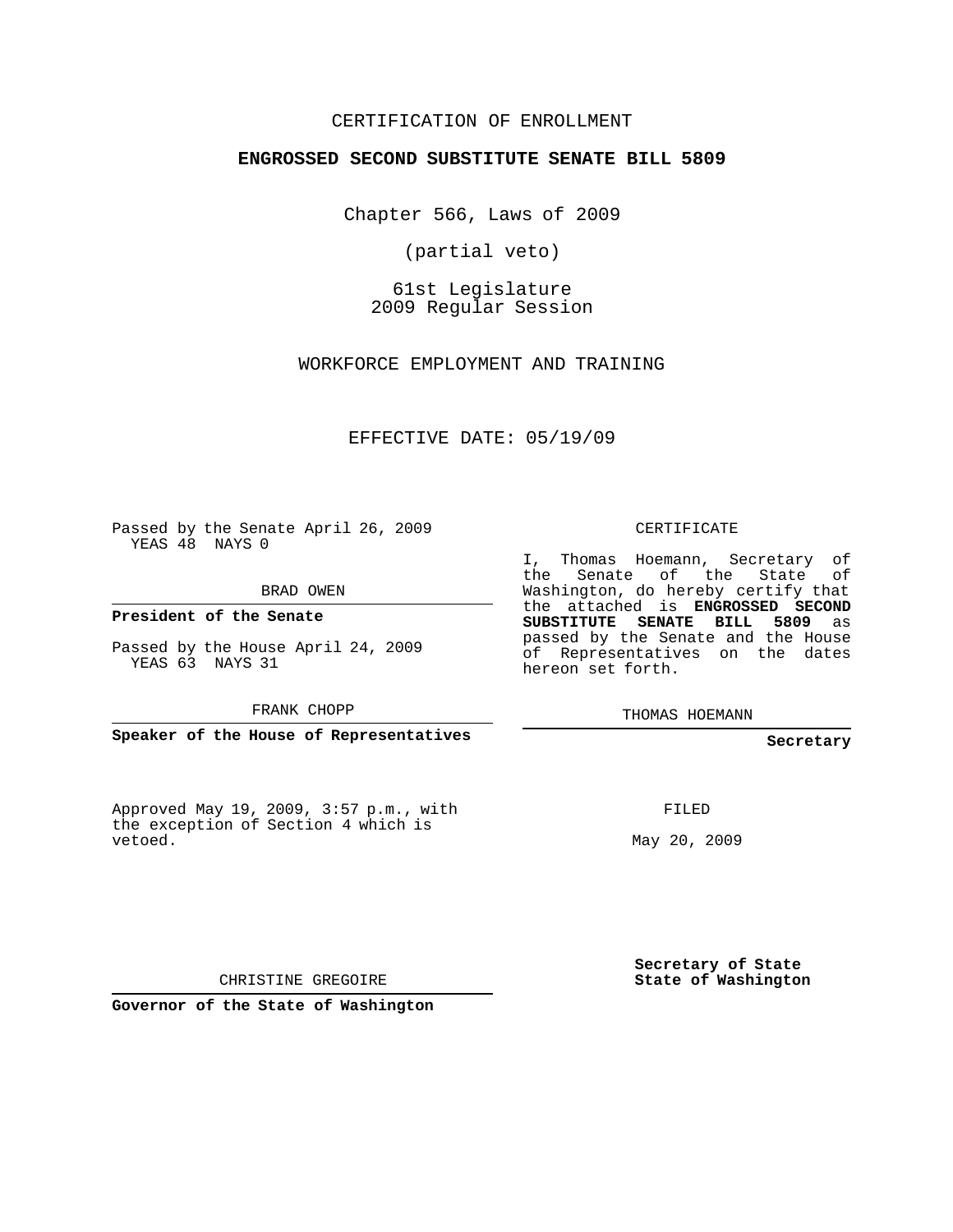## **ENGROSSED SECOND SUBSTITUTE SENATE BILL 5809** \_\_\_\_\_\_\_\_\_\_\_\_\_\_\_\_\_\_\_\_\_\_\_\_\_\_\_\_\_\_\_\_\_\_\_\_\_\_\_\_\_\_\_\_\_

\_\_\_\_\_\_\_\_\_\_\_\_\_\_\_\_\_\_\_\_\_\_\_\_\_\_\_\_\_\_\_\_\_\_\_\_\_\_\_\_\_\_\_\_\_

AS AMENDED BY THE HOUSE

Passed Legislature - 2009 Regular Session

**State of Washington 61st Legislature 2009 Regular Session By** Senate Ways & Means (originally sponsored by Senator Hargrove) READ FIRST TIME 03/02/09.

 AN ACT Relating to workforce employment and training; amending RCW 50.24.014; adding a new section to chapter 50.22 RCW; creating new sections; providing expiration dates; and declaring an emergency.

BE IT ENACTED BY THE LEGISLATURE OF THE STATE OF WASHINGTON:

NEW SECTION. **Sec. 1.** (1) The legislature finds that:

 (a) This is a time of great economic difficulty for the residents of Washington state;

 (b) Education and training provides opportunity for unemployed workers and economically disadvantaged adults to move into living wage jobs and is of critical importance to the current and future prosperity 11 of the residents of Washington state;

 (c) Community and technical college workforce training programs, private career schools and colleges, and Washington state apprenticeship and training council-approved apprenticeship programs provide effective and efficient pathways for people to enter high-demand occupations while also meeting the needs of the economy;

 (d) The identification of high-demand occupations needs to be based on reliable labor market research; and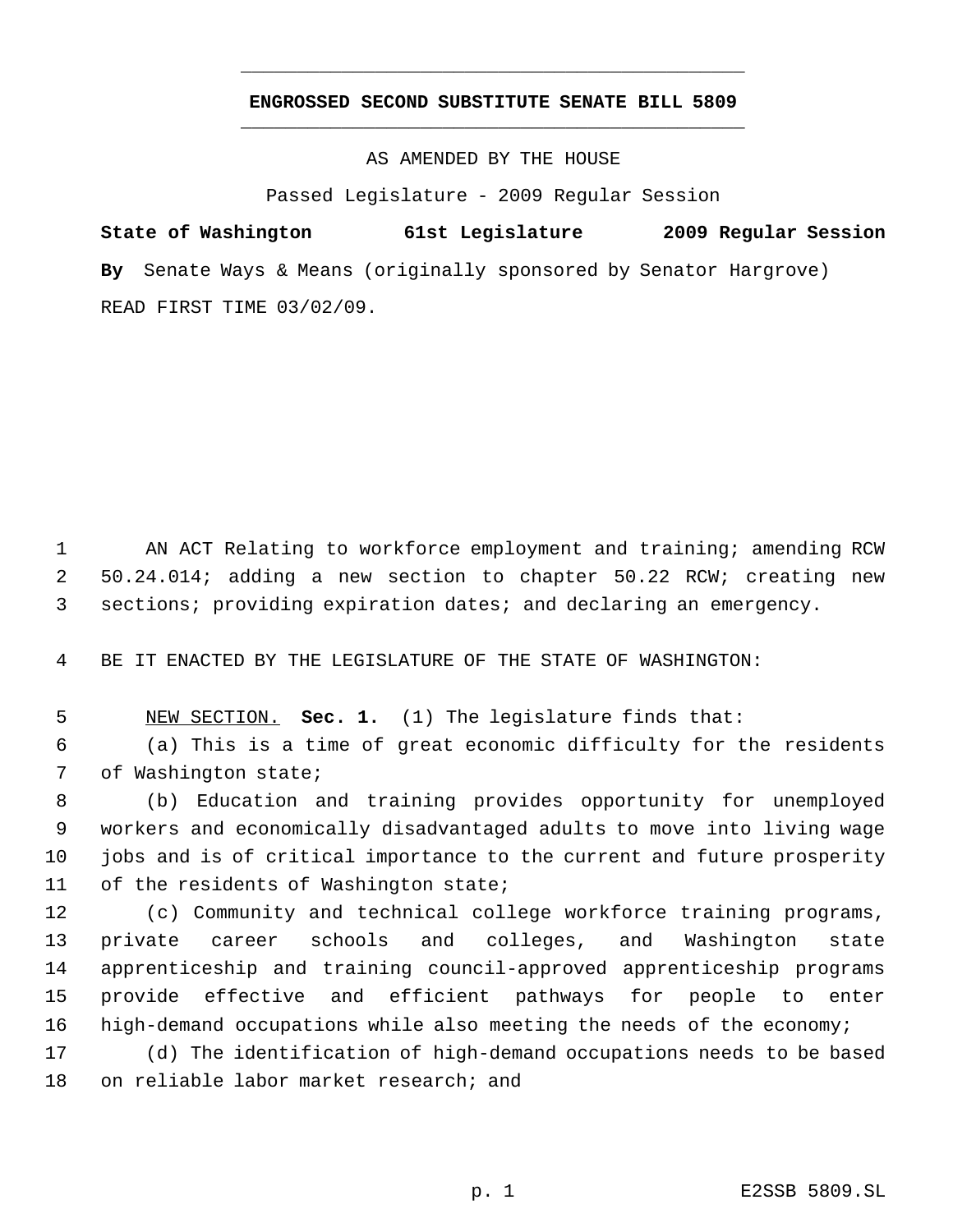(e) Workforce development councils are in a position to provide funding for economically disadvantaged adults and unemployed workers to access training.

 (2) Consistent with the intent of the workforce investment act adult and dislocated worker program provisions of the American recovery and reinvestment act of 2009, the legislature intends that individuals who are eligible for services under the workforce investment act adult and dislocated worker programs, or are receiving or have exhausted entitlement to unemployment compensation benefits be provided the opportunity to enroll in training programs to prepare for a high-demand occupation.

 **Sec. 2.** RCW 50.24.014 and 2007 c 327 s 2 are each amended to read as follows:

 (1)(a) A separate and identifiable account to provide for the financing of special programs to assist the unemployed is established in the administrative contingency fund. All money in this account shall be expended solely for the purposes of this title and for no other purposes whatsoever. Contributions to this account shall accrue and become payable by each employer, except employers as described in RCW 50.44.010 and 50.44.030 who have properly elected to make payments in lieu of contributions, taxable local government employers as described in RCW 50.44.035, and those employers who are required to make payments in lieu of contributions, at a basic rate of two one- hundredths of one percent. The amount of wages subject to tax shall be determined under RCW 50.24.010.

 (b) A separate and identifiable account is established in the administrative contingency fund for financing the employment security department's administrative costs under RCW 50.22.150 and section 4, 29 chapter 3, Laws of 2009 and the costs under RCW  $50.22.150((+10))$  (11) and section 4(14), chapter 3, Laws of 2009. All money in this account shall be expended solely for the purposes of this title and for no other purposes whatsoever. Contributions to this account shall accrue and become payable by each employer, except employers as described in RCW 50.44.010 and 50.44.030 who have properly elected to make payments in lieu of contributions, taxable local government employers as described in RCW 50.44.035, those employers who are required to make payments in lieu of contributions, those employers described under RCW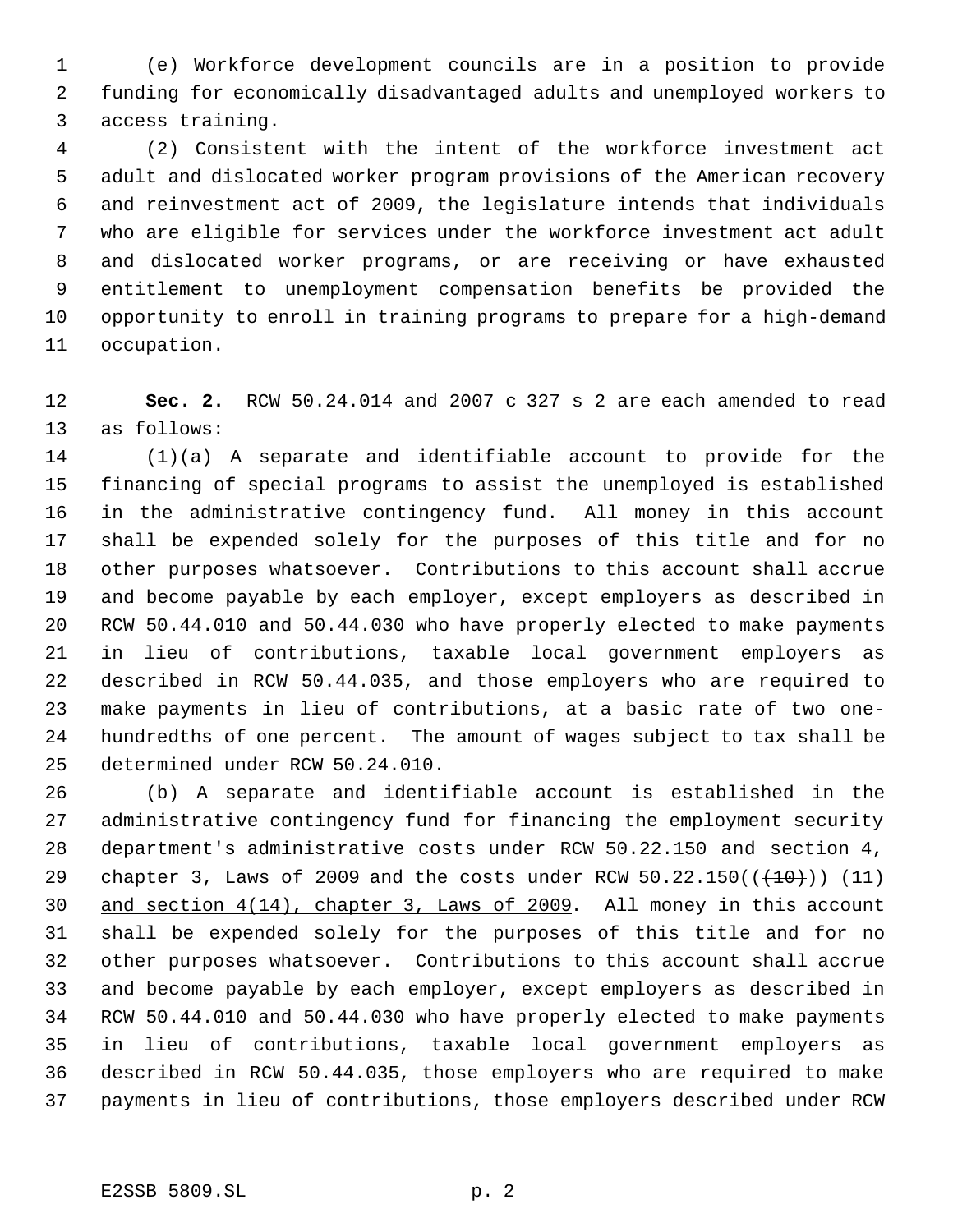50.29.025(1)(f)(ii), and those qualified employers assigned rate class 20 or rate class 40, as applicable, under RCW 50.29.025, at a basic rate of one one-hundredth of one percent. The amount of wages subject to tax shall be determined under RCW 50.24.010. Any amount of contributions payable under this subsection (1)(b) that exceeds the amount that would have been collected at a rate of four one-thousandths of one percent must be deposited in the account created in (a) of this subsection.

 (2)(a) Contributions under this section shall become due and be paid by each employer under rules as the commissioner may prescribe, and shall not be deducted, in whole or in part, from the remuneration of individuals in the employ of the employer. Any deduction in violation of this section is unlawful.

 (b) In the payment of any contributions under this section, a fractional part of a cent shall be disregarded unless it amounts to one-half cent or more, in which case it shall be increased to one cent. (3) If the commissioner determines that federal funding has been increased to provide financing for the services specified in chapter 50.62 RCW, the commissioner shall direct that collection of contributions under this section be terminated on the following January 1st.

 NEW SECTION. **Sec. 3.** (1) Subject to the availability of funds through March 1, 2011, funds appropriated in the 2009-2011 operating budget for the purposes of this act shall be distributed by the employment security department to workforce development councils as a match to American recovery and reinvestment act formula funds or local workforce investment act funds that workforce development councils provide specifically for the education and training of eligible individuals in high-demand occupations for the purposes identified in section 5(2) of this act. The education and training of eligible individuals in occupations in the aerospace, energy efficiency, forest product, and health care industries shall be given priority, so long as the priority is consistent with federal law.

 (a) Funds used to increase capacity as described in section 5(2)(a) of this act shall receive a seventy-five percent match.

 (b) Funds used to provide student financial aid described in section 5(2)(b) of this act shall receive a twenty-five percent match.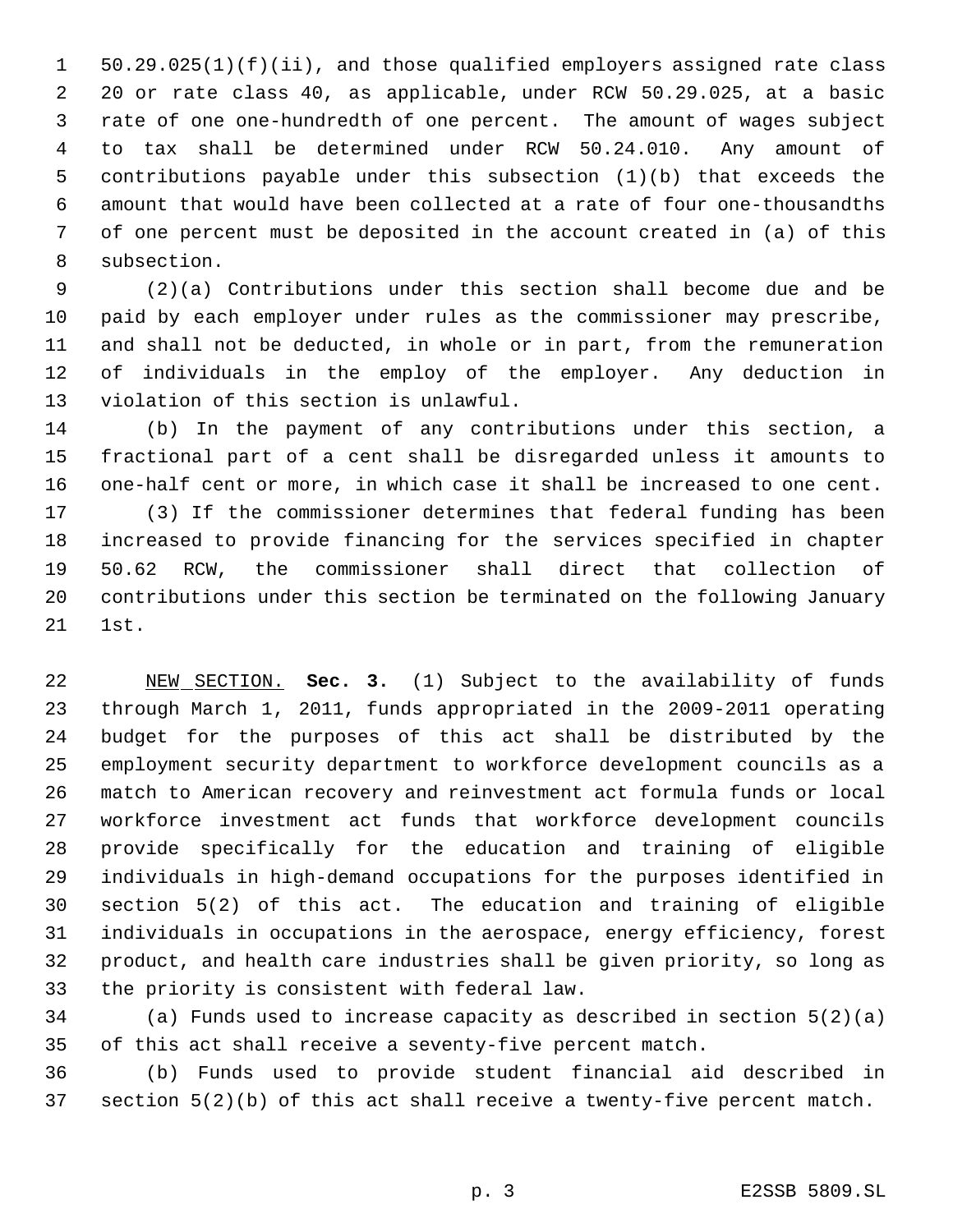(2) Funds available for the purposes identified in section 5(2) of this act but not distributed under subsection (1) of this section shall be allocated to the state board for community and technical colleges March 1, 2011. The board shall only use the funds to increase capacity as described in section 5(2)(a) of this act. The board shall report to the employment security department on the use of these funds.

 (3) The employment security department, in cooperation with the workforce training and education coordinating board and the state board for community and technical colleges, shall develop a set of guidelines on allowable uses for the incentive funds made available under this section. These guidelines shall emphasize training programs that expand the skills for Washington workers in order to obtain and retain jobs in high-demand industries such as those referenced in the American recovery and reinvestment act of 2009.

(4) This section expires July 1, 2011.

 *\*NEW SECTION. Sec. 4. The governor shall direct ten percent of statewide funds made available for activities under the workforce investment act in Title VIII of division A of the American recovery and reinvestment act of 2009 (P.L. 111-5) to be used for the purposes of section 3 of this act.*

*\*Sec. 4 was vetoed. See message at end of chapter.*

 NEW SECTION. **Sec. 5.** (1) Consistent with the intent of the workforce investment act adult and dislocated worker program provisions of the American recovery and reinvestment act of 2009, the employment security department shall encourage an increase in education and training through grants and local plan modifications with workforce development councils. The department shall encourage workforce development councils to collaborate with other local recipients of American recovery and reinvestment act funding for the purposes of increasing training and supporting individuals who receive training. The department shall also require workforce development councils to determine the number of participants who will receive education and training in high-demand industries. The department shall require the workforce development councils to report on these efforts to accomplish the tasks described in this subsection.

 (2) The employment security department shall use funds as described in section 3 of this act to encourage workforce development councils to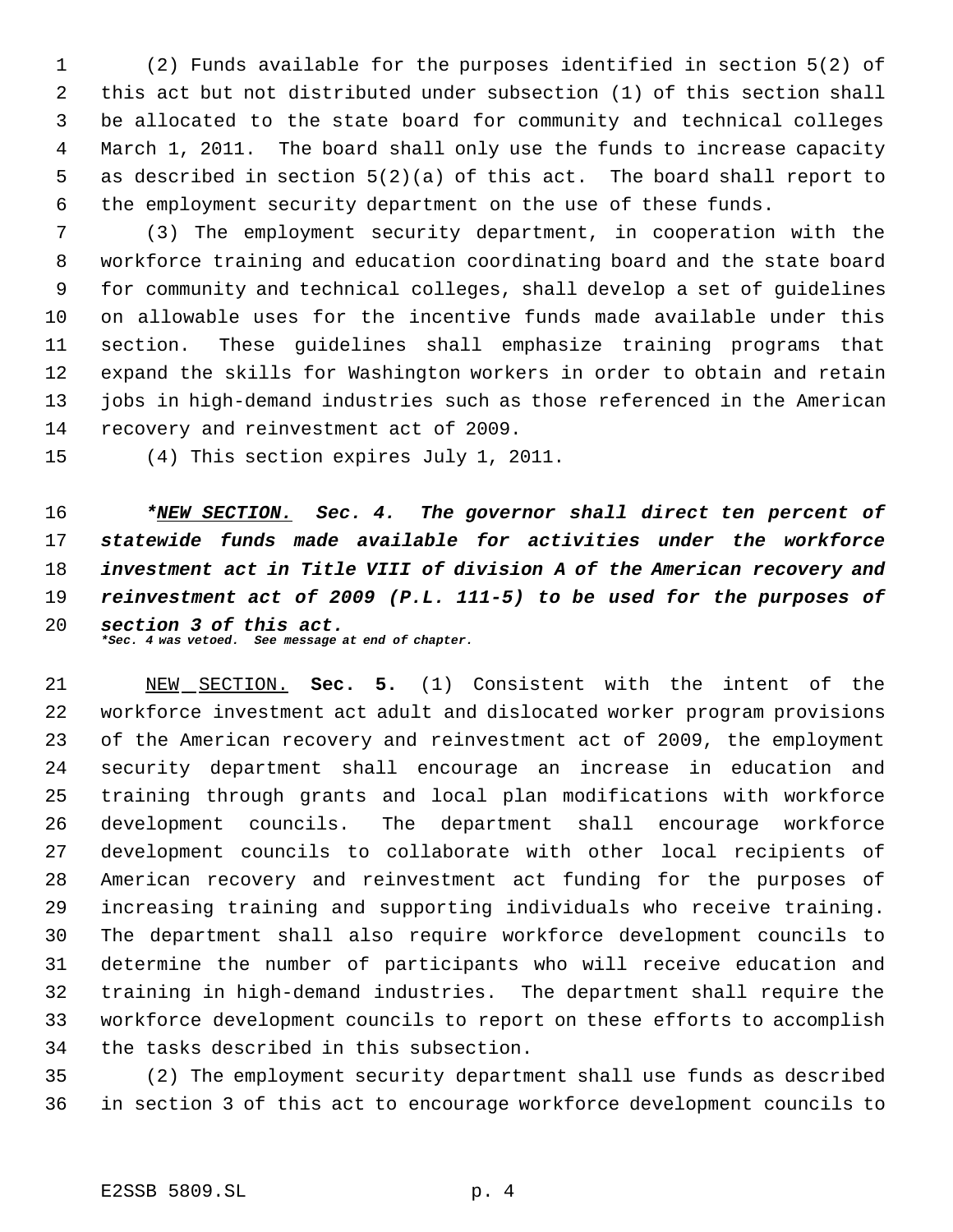use American recovery and reinvestment act and workforce investment act adult and dislocated worker formula resources for the following education and training purposes:

 (a) To provide enrollment support or enter into contracts with the community and technical college system to increase capacity for training eligible individuals for high-demand and other occupations listed in section 3(1) of this act in programs on the eligible training 8 provider list or new programs; and

 (b) For the provision of individual training accounts that provide financial aid for eligible students training for high-demand and other occupations listed in section 3(1) of this act in programs on the eligible training provider list.

 (3) American recovery and reinvestment act formula funds described in this section may not be used to replace or supplant any existing enrollments, programs, support services, or funding sources.

 (4) The employment security department, in its role as fiscal agent for workforce funds available under the American recovery and reinvestment act, shall monitor and report to the governor on the use of these funds and identify specific actions that the governor or the legislature may take to ensure the state and local workforce development councils are effectively meeting the intent of this act. This shall include such reports as required by the American recovery and reinvestment act of 2009 and the governor.

(5) This section expires July 1, 2011.

 NEW SECTION. **Sec. 6.** The employment security department, in collaboration with the workforce training and education coordinating board, workforce development councils, and the state board for community and technical colleges, shall submit a report to the governor and to the appropriate committees of the legislature by December 1, 2010. The report shall describe the implementation of this act, and shall include the following:

(1) The amounts of expenditures on education and training;

- (2) The number of students receiving training;
- (3) The types of training received by the students;
- (4) Training completion and employment rates;
- (5) Comparisons of preprogram and postprogram wage levels;
- (6) Student demographics and institution/program demographics;